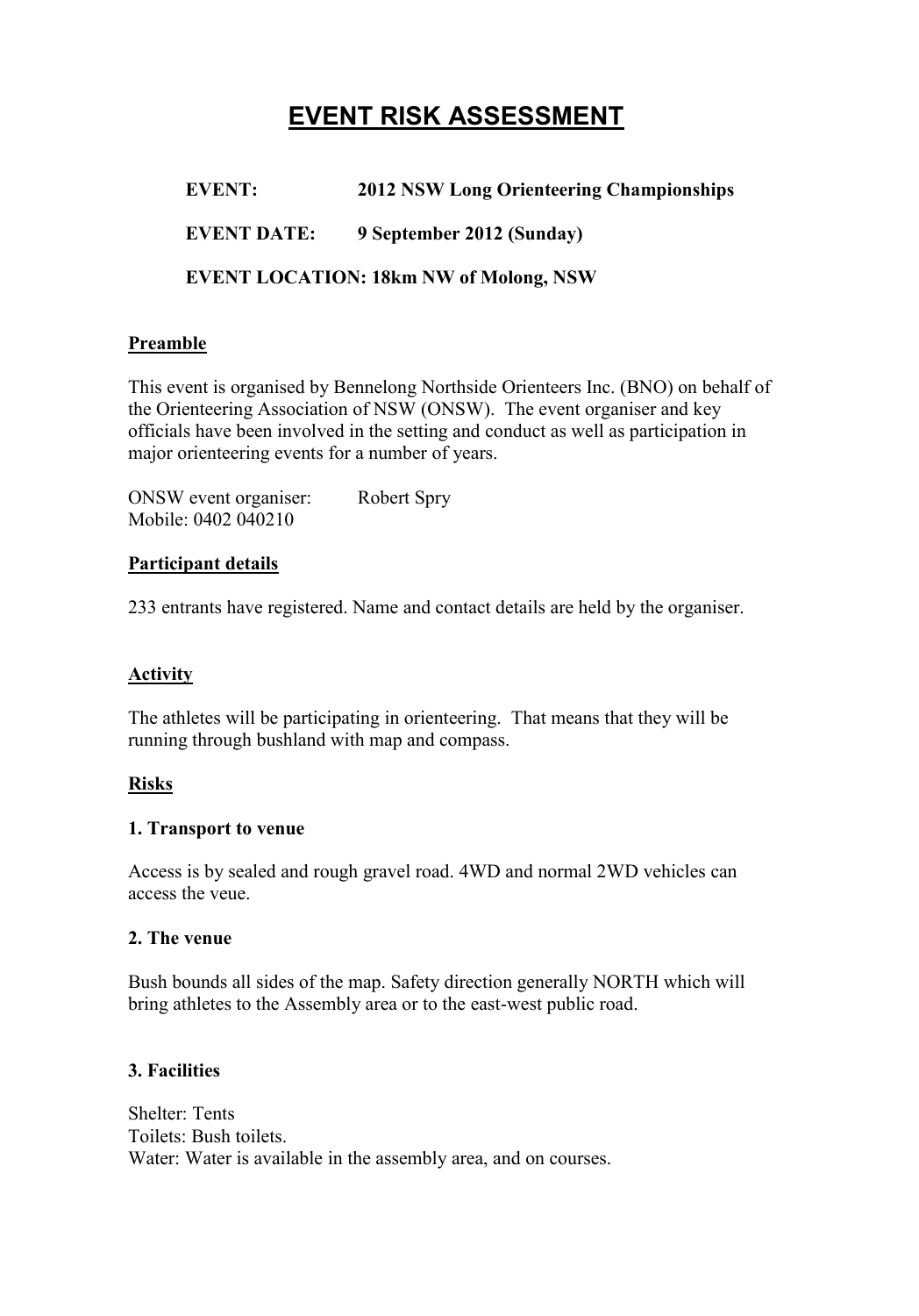#### **4. Child protection**

Refer to OA Child Protection Policy

#### **5. Runners with Disabilities**

Because of the nature of the terrain, the event is not suitable for athletes with disabilities.

Individuals should make appropriate provision for medical conditions such as diabetes or asthma.

#### **6. Public Liability Insurance**

The Orienteering Association of NSW maintains an insurance policy that has \$20 million public liability and \$2 million professional indemnity cover. A copy of the policy can be provided.

#### **7. First Aid**

First aid volunteers were invited but are unable to attend. A first-aid kit will be on site, supplied by the organising Club.

#### **8. Medical Plan**

Mobile telephone coverage is NOT available at the venue. A first aid kit and qualified first aid practitioner will be on hand. If required, an ambulance may be called.

|                                   | Emergency calls 000 for police, fire, ambulance |                       |  |  |  |
|-----------------------------------|-------------------------------------------------|-----------------------|--|--|--|
| Closest ambulance station: Molong |                                                 |                       |  |  |  |
| Closest hospital:                 | Orange Health Service                           |                       |  |  |  |
|                                   | 1502 Forest Road, Bloomfield                    |                       |  |  |  |
| Contact number:                   | 6369 3000                                       |                       |  |  |  |
| Local police:                     | 1 Edward St, Molong                             |                       |  |  |  |
|                                   | Phone: 6366 8500                                |                       |  |  |  |
| <b>NSW Rural Fire Service</b>     |                                                 |                       |  |  |  |
|                                   | Phone: 1800 679737                              |                       |  |  |  |
|                                   | Closest annropriate heliconter landing place:   | paddocks near entry c |  |  |  |

| Closest appropriate helicopter landing place: | paddocks near entry gate |                      |
|-----------------------------------------------|--------------------------|----------------------|
|                                               | Latitude:                | $-33.0646^{\circ}$ , |
|                                               | Longitude:               | 148.7097°            |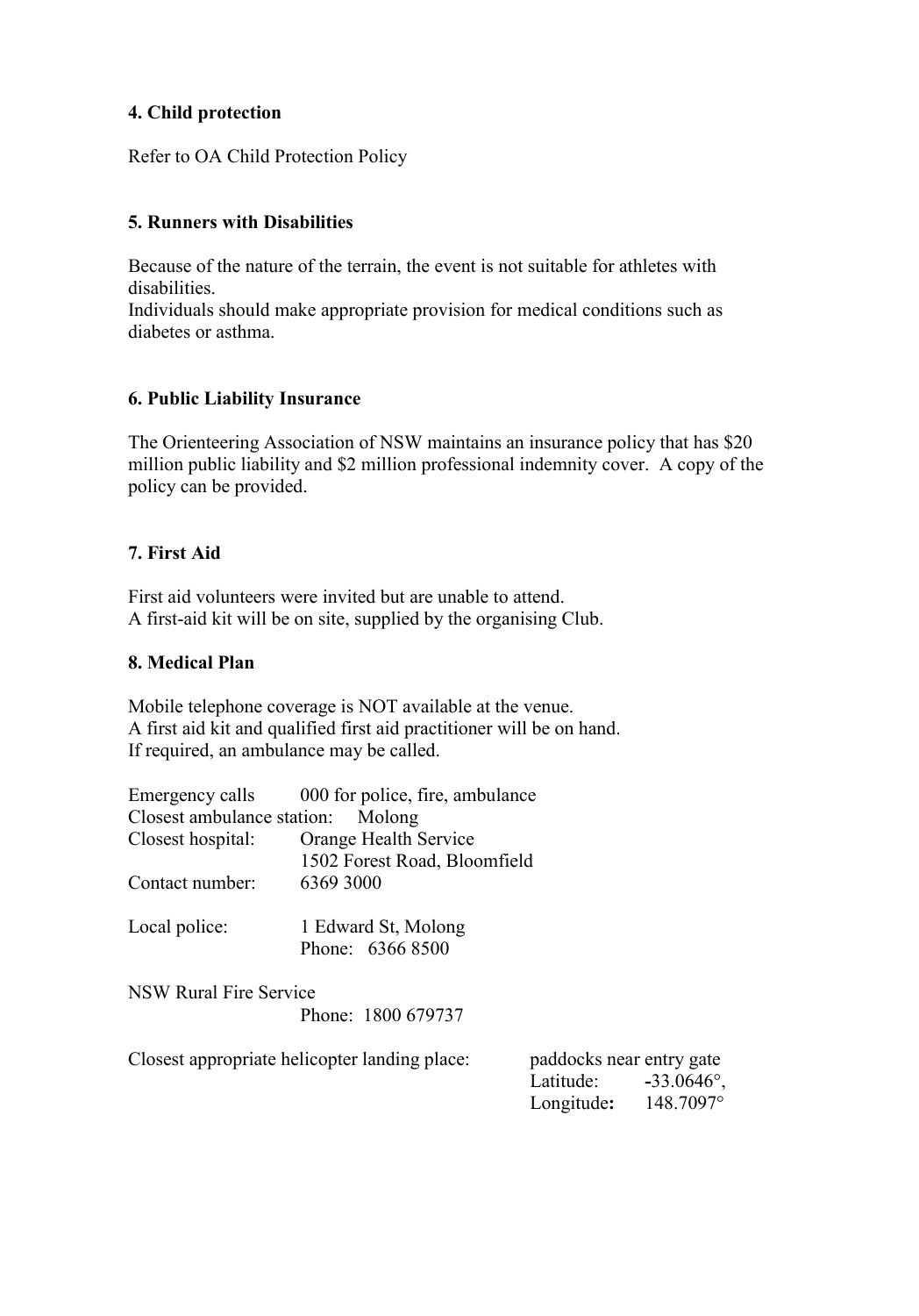## **8. Risks and responses**

| <b>Incident</b>  | <b>Effect</b>  | Likelihood | Impact      | <b>Minimisation of Risk</b>                                                  |
|------------------|----------------|------------|-------------|------------------------------------------------------------------------------|
| Falling/tripping | Minor          | Moderate   | Low to      | First aid will be on hand.                                                   |
|                  | abrasions,     |            | moderate    | Ice will be available.                                                       |
|                  | sprains or     |            |             |                                                                              |
|                  | fractures.     |            |             |                                                                              |
| Eye damage       | Loss or        | Low        | High        | Runners will be advised to wear eye protection. First aid will be on hand.   |
|                  | impairment of  |            |             |                                                                              |
|                  | eye sight.     |            |             |                                                                              |
| Collision        | Head bump,     | Low to     | Low to      | Courses are set to reduce the risk of runners being in close proximity and   |
|                  | bleeding nose, | moderate   | moderate    | travelling in opposite directions.                                           |
|                  | bruising and   |            |             |                                                                              |
|                  | minor          |            |             |                                                                              |
|                  | abrasions.     |            |             |                                                                              |
| Snake bite       | Poisoning      | Very low   | Low to high | The event is in spring, in a rural environment. Runners will be briefed to   |
|                  |                |            | depending   | avoid all animals. If a bite occurs, an ambulance will be called.            |
|                  |                |            | upon the    |                                                                              |
|                  |                |            | species.    |                                                                              |
| Exposure         | Minor sunburn  | Low        | Low         | Runners are on their courses for a limited amount of time. Risk at this time |
|                  |                |            |             | of year is considered low.                                                   |